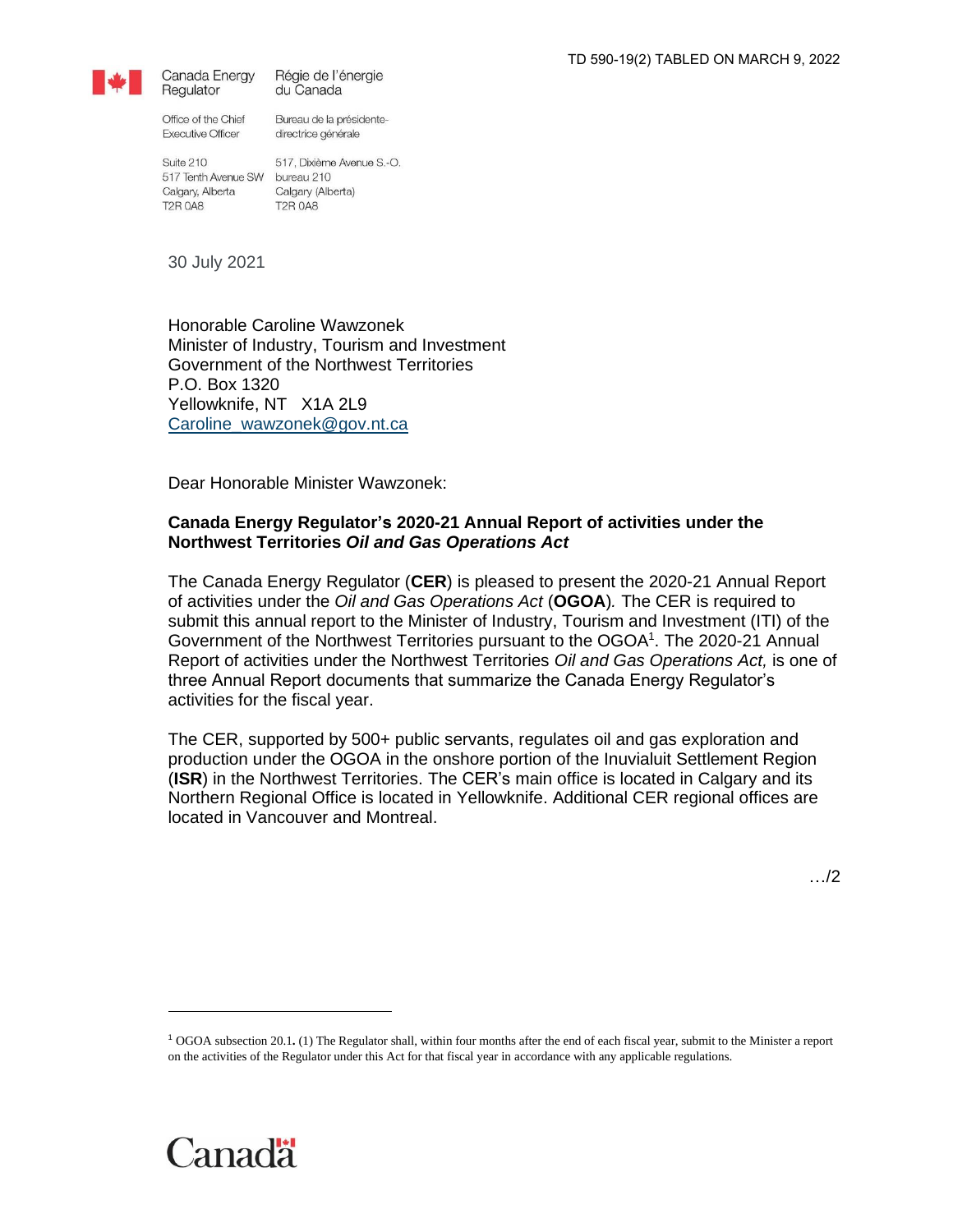The Commission of the CER (**Commission**) is an independent entity within the governance structure of the CER, whose primary role under the OGOA is to adjudicate oil and gas exploration and production projects. In 2020, the Commission was comprised of six full-time Commissioners appointed by the Governor in Council, including the Lead Commissioner and Deputy Lead Commissioner. In January 2021, a seventh appointee was added to the Commission.

In 2020, the COVID-19 pandemic changed the daily lives of everyone. The CER maintained its regulatory operations, including those undertaken pursuant to the OGOA, even as our employees transitioned to working from their homes. In a typical year, CER staff would often travel to and within the Northwest Territories (NWT) for meetings, inspections and conferences. This year, due to COVID-19 travel restrictions, meetings, forums and conferences were attended virtually.

# **Designations / Appointments**

Prior to the beginning of the 2020-21 fiscal year, the CER's Acting Chief Executive Officer made the following appointments under the OGOA:

- Dr. Iain Colquhoun, Professional Leader, Engineering, was re-designated the Chief Conservation Officer and Ms. Paula Futoransky, Vice President of Energy Adjudications, was appointed to act in his absence.
- Keith Landra, Professional Leader, Safety, was re-designated the Chief Safety Officer and Claudine Bradley, Technical Leader, Research and Innovation, was appointed to act in his absence.

## **Delegations**

On 17 of August 2020, the Commission delegated certain powers under the OGOA (see Appendix 1) including the authority to issue operating licences, authorizations and well approvals to:

• Dr. Iain Colquhoun, Chief Conservation Officer and Ms. Paula Futoransky, Vice President Energy Adjudication who will act in Mr. Colquhouns' absence.

## **Applications**

The Commission reports that the Inuvialuit Petroleum Corporation (IPC) filed a submission on 17 March 2021 in support of a Development Plan Approval application for their proposed Inuvialuit Energy Security Project. Following direction from the Commission, the IPC refiled a Development Plan Approval application on 9 July 2021. Updated [project information](https://www.cer-rec.gc.ca/en/applications-hearings/view-applications-projects/inuvialuit-petroleum-corporation-inuvialuit-energy-security-project/index.html) can be found on the CER website.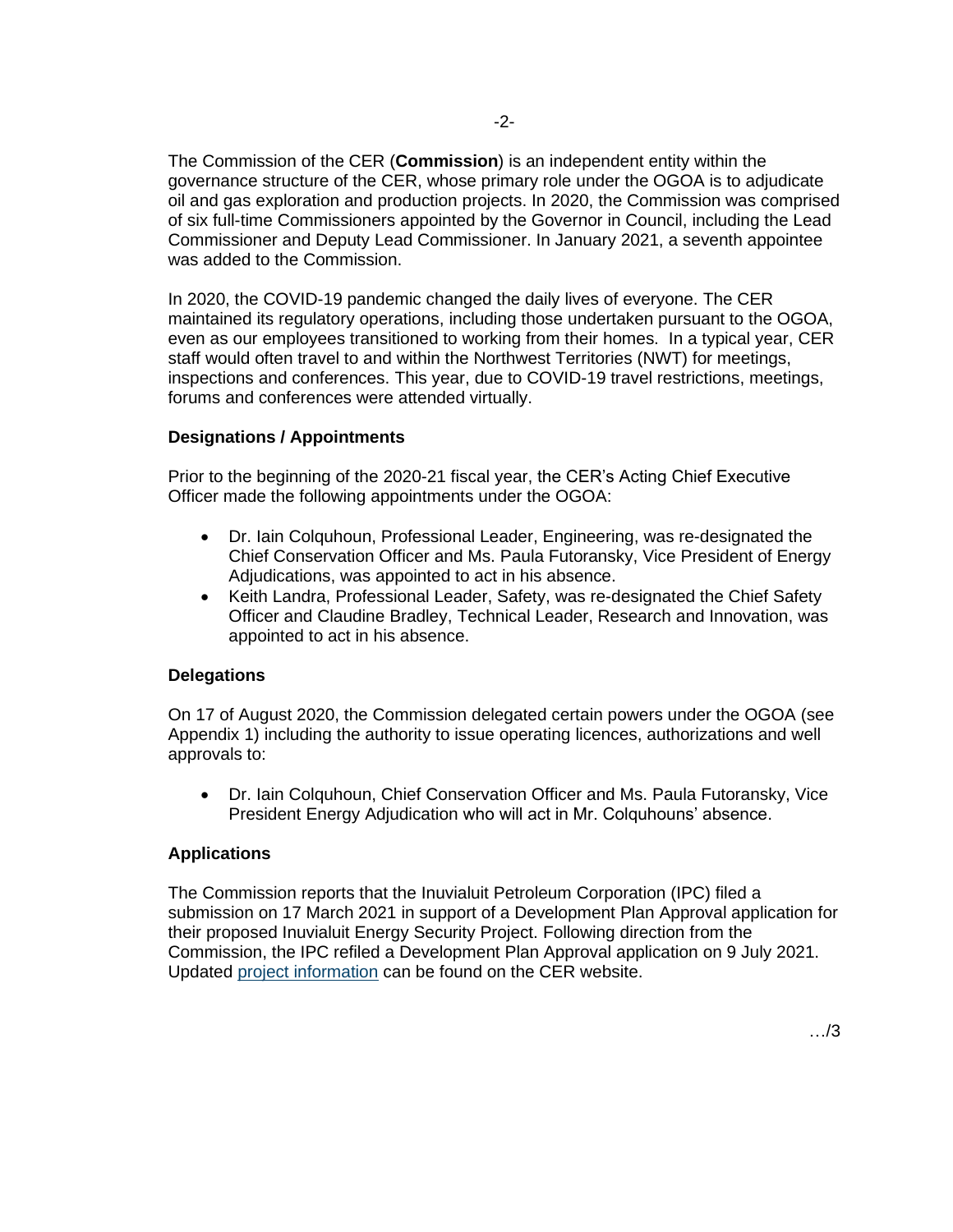# **Operating Licences Issued**

The Commission reports that seven companies renewed their annual operating licences under the OGOA during 2020-21. All current [operating licences](https://www.cer-rec.gc.ca/en/about/north-offshore/active-operating-licences.html) can be found on the CER website and in Appendix 2. Operating licences are administrative documents that do not permit any activity on their own, instead they are a prerequisite prior to performing any work or activity under the OGOA. The following is a table of active companies in the ISR and the facilities they operate:

| Company Operating in the ISR Regulated under the<br><b>OGOA</b> | <b>Associated Facilities</b>         |
|-----------------------------------------------------------------|--------------------------------------|
| Utilities Group Facilities Inc                                  | <b>Ikhil Gas Production</b><br>Field |
| <b>MGM Energy</b>                                               | Nine suspended wells                 |
| <b>Canadian Natural Resources Limited</b>                       | One suspended well                   |

# **OGOA Compliance Verification Activities**

The CER's commitment to keeping people safe is at the core of what it is and the work it does. Regulated companies are required by the CER to anticipate, manage, and mitigate any potential harm to safety and the environment that may occur through the full lifecycle of their energy facilities. As a part of this, the CER uses a risk-based approach in planning and conducting compliance verification activities (CVAs). When the activities of regulated companies have the potential to pose greater harm to people or the environment, the CER focuses increased oversight through engagement, inspections, investigations, audits, and enforcement, when necessary.

In 2020-21 the CER conducted the following compliance verification activities under the OGOA:

- two general operational information exchange meetings;
- one annual facilities and operations meeting;
- three annual safety report reviews;
- one environmental report review; and
- one production report review.

Many of these compliance verification activities, in addition to routine daily production report reviews, represent the ongoing regulatory oversight of Utility Group Facilities Inc's Ikhil gas production operations. The CER did not receive any well inspection reports this year as well inspections were either deferred or scheduled for 2022.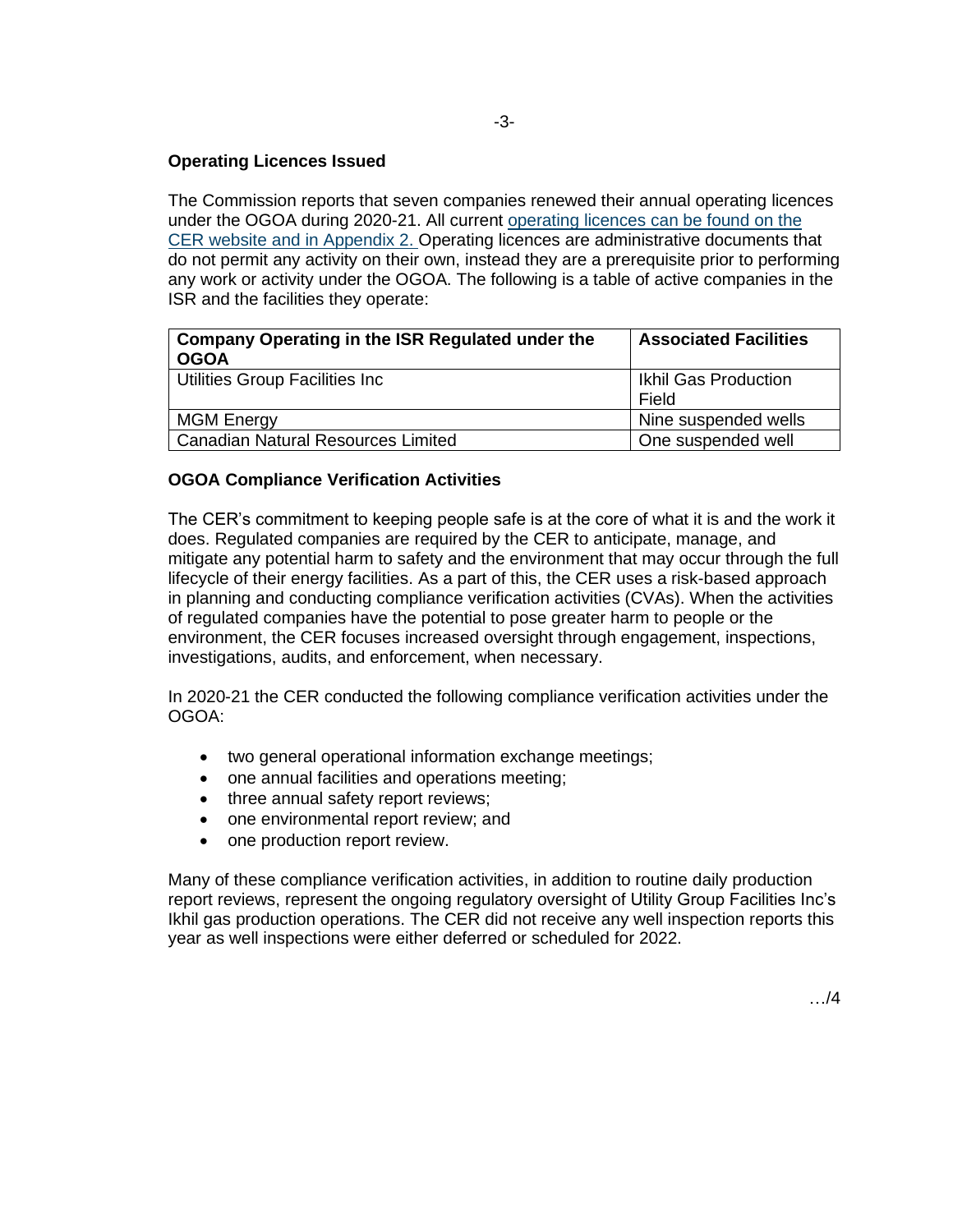## **Incident Response**

Companies must be prepared to respond to an emergency. The CER makes sure that a company can respond effectively by evaluating emergency response exercises and assessing contingency plans, including emergency response procedures and associated training, and confirming that plans provide for coordination with relevant territorial and federal emergency response plans.

The CER is a signatory to the NWT-Nunavut Spills Working Agreement. CER staff attended both the spring and fall 2020 bi-Annual NWT-Nunavut Spills Working Group meetings to promote response coordination and continuous improvement of pollution preparedness activities in the Northwest Territories and Nunavut.

The CER did not receive any incident reports in the ISR during the 2020-21 fiscal year.

#### **Sampling Requests and Requests for information**

The CER received two sampling requests for well materials (cuttings, fluid samples and/or core samples) related to wells located in the Mackenzie Delta. Well materials are located at the Geological Survey of Canada (GSC) core facility in Calgary, Alberta. The GSC supervises the removal of samples. Researchers, companies, and academics use these historical well materials or samples in various studies and analysis. Copies of reports generated from the study or analysis of well materials are later sent to the CER and can be obtained by the public.

One request for information related to a Significant Discovery Declaration in the Mackenzie Delta was received.

The CER library received and responded to 17 OGOA-related public information requests.

#### **Relationships with Other Regulators**

The CER recognizes the importance of maintaining strong working relationships with regulators and other partners in the North. Working from our Northern Regional Office, our Professional Leader for Northern Engagement meets regularly with the Northwest Territories Regulator of Oil and Gas Operations, and with staff from ITI's Mineral and Petroleum Resources Division in Inuvik to examine opportunities for improving regulatory coordination and efficiency. In addition, CER and the Office of the Regulator of Oil and Gas Operations (OROGO) staff hold monthly bilateral information exchange meetings to examine opportunities for joint compliance verification and emergency management exercises, as well as discuss regulatory initiatives such as the development of new regulations and guidance materials under the OGOA. CER staff also regularly engage in informal and formal meetings and forums relating to our regulatory responsibilities in the ISR. The following are some of the organizations with whom CER staff maintain close working relationships: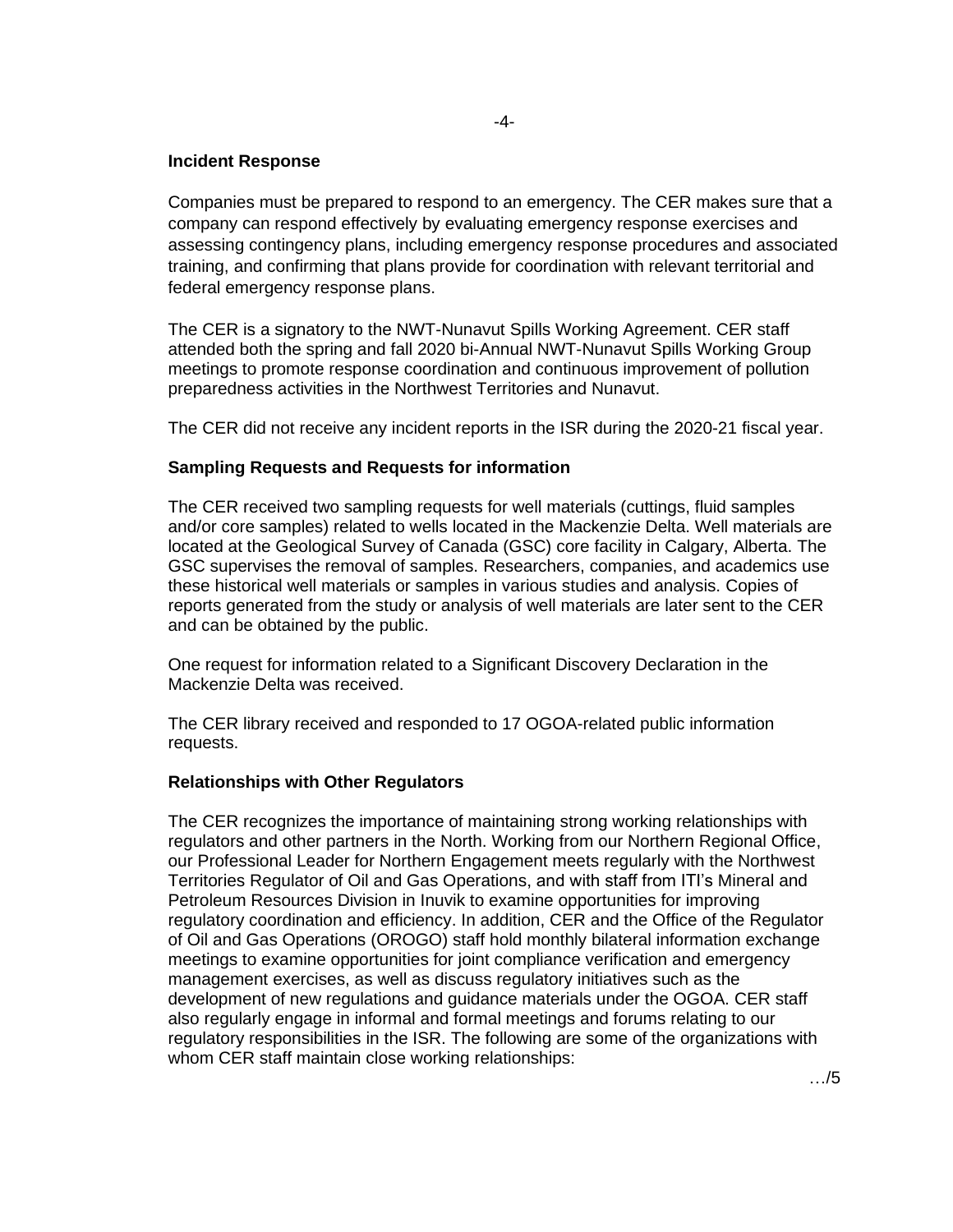- [NWT Board Forum](https://www.nwtboardforum.com/)
- [Inuvialuit Game Council](http://www.ifa101.com/node/1705)
- [Inuvialuit Regional Corporation](https://irc.inuvialuit.com/)
- [Inuvialuit Water Board](https://www.inuvwb.ca/)
- [Inuvialuit Joint Secretariat](https://www.jointsecretariat.ca/)

The CER attended the following virtual events this year:

- [Arctic Oil and Gas Symposium](https://www.canadianinstitute.com/arctic-oil-gas-symposium/)
- [ArcticNet Arctic Change Conference](https://arcticnetmeetings.ca/ac2020/home)
- [Wellbeing and the MVRMA: Making good resource co-management decisions](https://mvlwb.com/2021-mvrma-workshop)  [in the Mackenzie Valley Workshop](https://mvlwb.com/2021-mvrma-workshop)
- [NWT Geoscience Symposium](https://www.nwtgeoscience.ca/news/2020-geoscience-symposium)

## **OROGO-CER Memorandum of Understanding**

In March 2021, the CER renewed its Memorandum of Understanding (MOU) with OROGO. The MOU promotes collaboration and cooperation with respect to the exercise of the OROGO's and CER's respective regulatory responsibilities. The renewed MOU included a new Annex on emergency management cooperation between the two regulators.

The CER is pleased to submit its inaugural OGOA annual report and looks forward to sharing information about its OGOA activities in the years to come.

Best regards,

goriton

Gitane De Silva Chief Executive Officer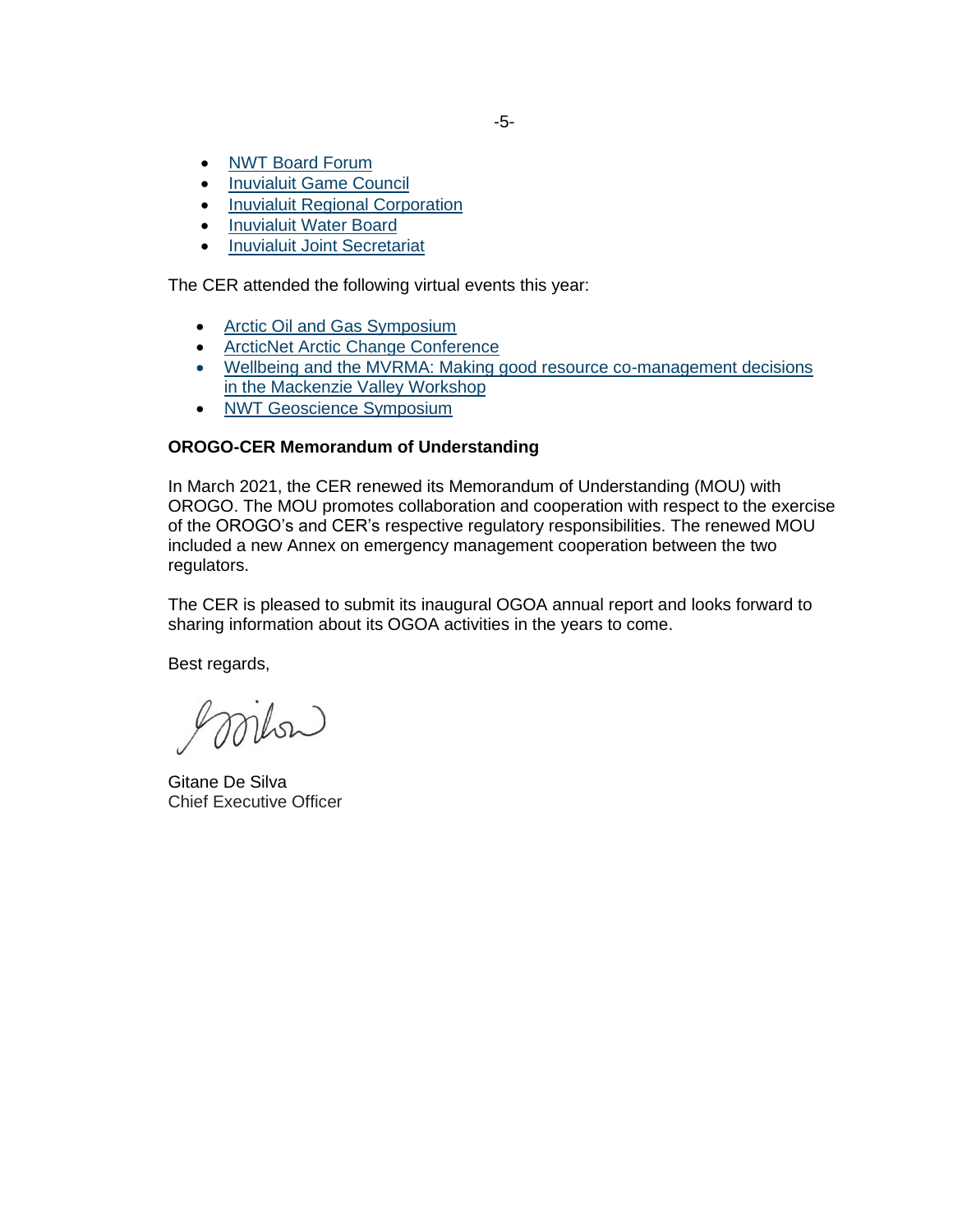**Appendix 1: Powers Delegated to Iain Colquhoun and Paula Futoransky under the OGOA in 2020**

| OGOA* | Description of delegated powers (paraphrased)                                                                                                                                        |
|-------|--------------------------------------------------------------------------------------------------------------------------------------------------------------------------------------|
| s. 10 | Issue, renew, vary, suspend or revoke operating licences and<br>authorizations for each work or activity                                                                             |
| s. 12 | Consider safety prior to issuing authorizations for work or activity                                                                                                                 |
| s. 13 | Ensure compliance to financial requirements prior to issuing<br>authorizations for work or activity                                                                                  |
| s.15  | Receive declarations that equipment and installations, operating<br>procedures, and personnel qualifications are appropriate prior to<br>issuing authorizations for work or activity |
| s. 16 | Ensure prescribed certificates for equipment and installations are<br>received prior to issuing authorizations for work or activity                                                  |
| s. 64 | Proof of financial responsibility                                                                                                                                                    |

\* and well approvals under s.13 of the NWT's *Oil and Gas Drilling and Production Regulations*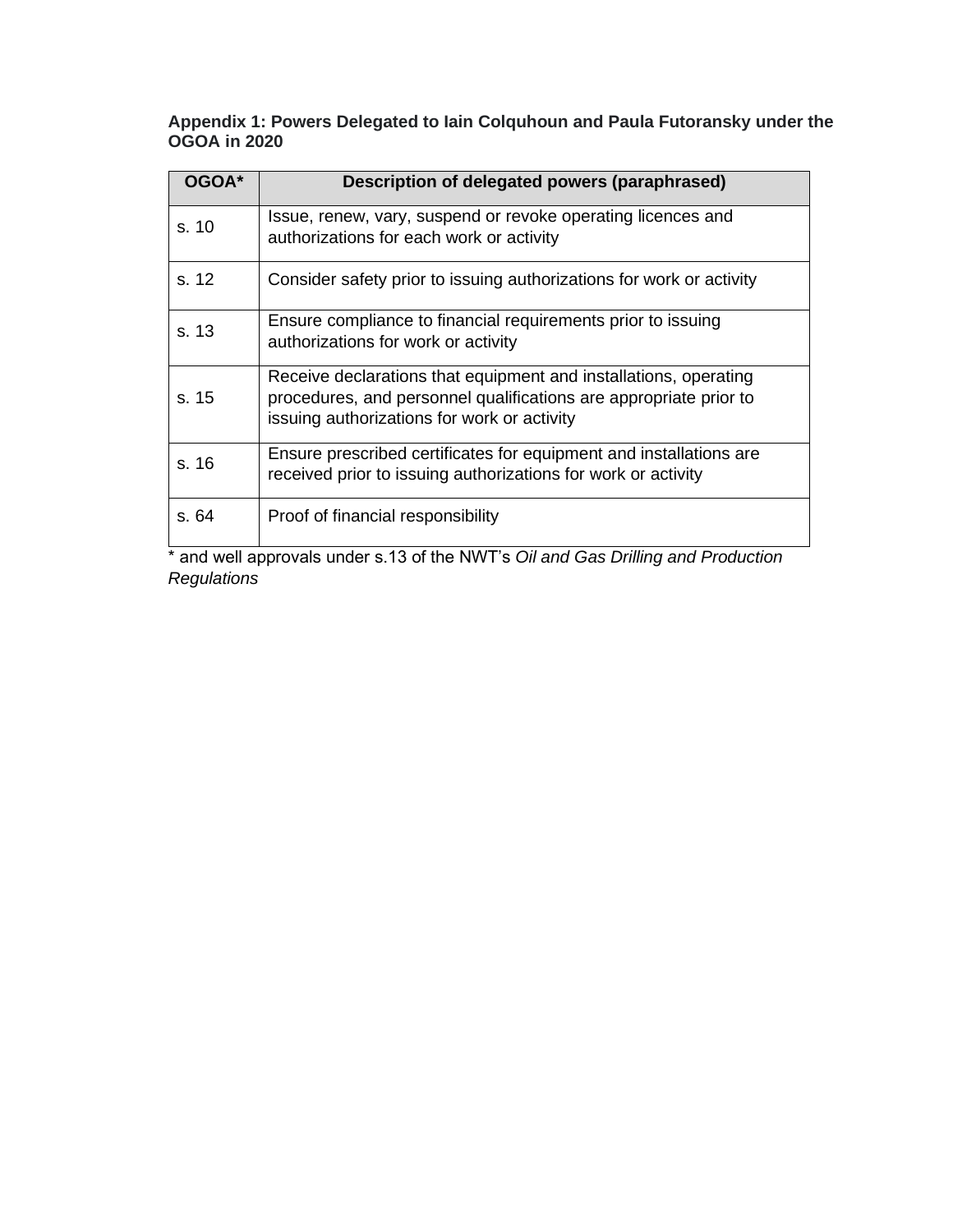**Appendix 2: 2020-21 Operating Licences issued under the OGOA by the Commission (via a delegation of s. 10)**

| <b>Operating</b><br><b>Licence (OGOA)</b> | <b>Company</b>                            |
|-------------------------------------------|-------------------------------------------|
| 1411                                      | Explor Geophysical Ltd.                   |
| 1410                                      | <b>MGM Energy</b>                         |
| 1409                                      | Utility Group Facilities Inc.             |
| 1404                                      | <b>Imperial Oil Resources Limited</b>     |
| 1403                                      | ExxonMobil Canada Ltd.                    |
| 1402                                      | <b>Canadian Natural Resources Limited</b> |
| 1401                                      | ConocoPhillips Canada Resources Corp.     |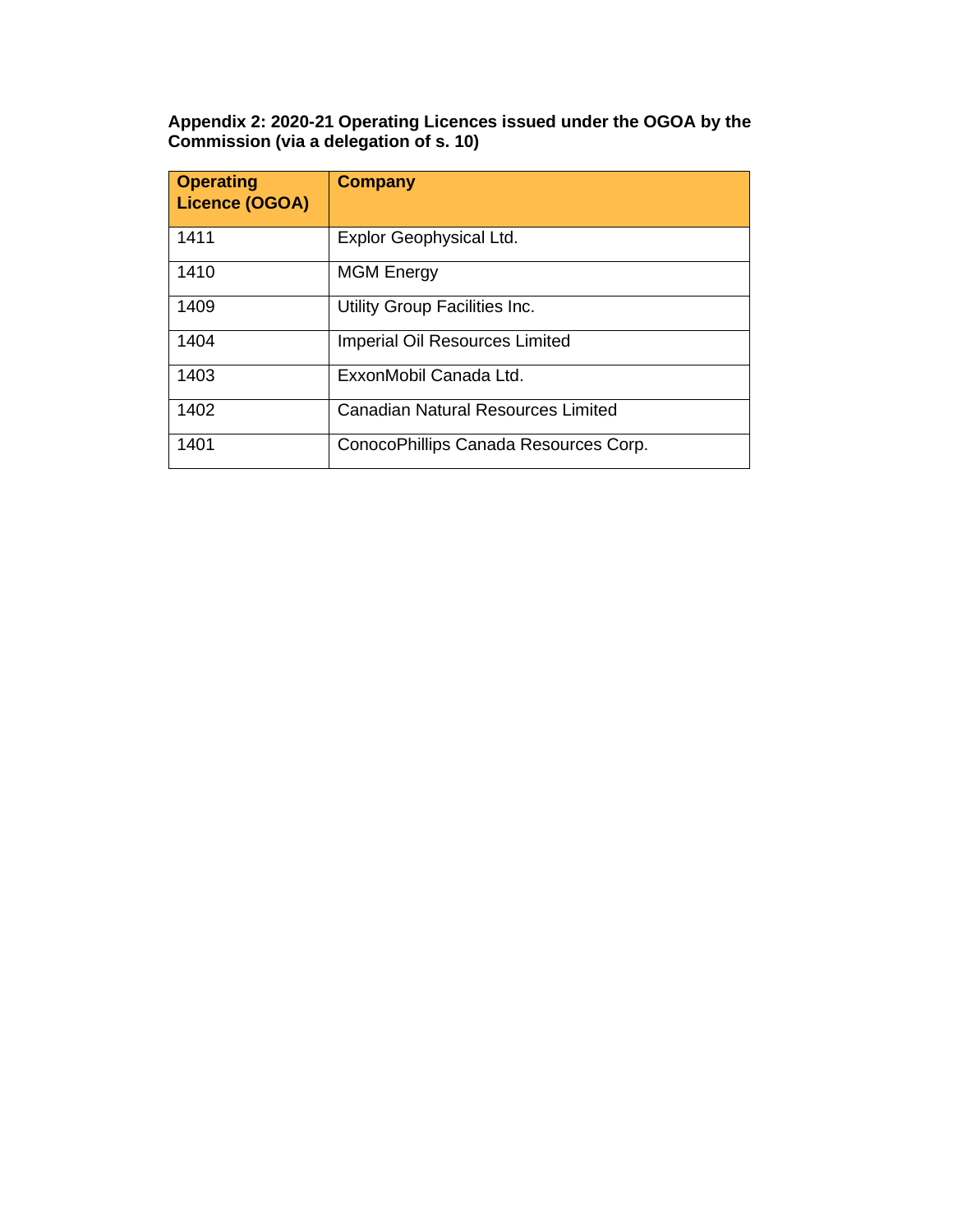

Régie de l'énergie Canada Energy du Canada Regulator

Bureau de la présidente- Office of the Chief directrice générale

**Executive Officer** 

517, Dixième Avenue S.-O. Suite 210 517 Tenth Avenue SW bureau 210 Calgary (Alberta) Calgary, Alberta **T2R 0A8 T2R 0A8** 

Le 30 juillet 2021

L'honorable Caroline Wawzonek Ministre de l'Industrie, du Tourisme et de l'Investissement Gouvernement des Territoires du Nord-Ouest C.P. 1320, Yellowknife (Territoires du Nord-Ouest) X1A 2L9 [Caroline\\_wawzonek@gov.nt.ca](mailto:Caroline_wawzonek@gov.nt.ca)

### **Rapport annuel 2020-2021 de la Régie de l'énergie du Canada sur les activités menées en vertu de la** *Loi sur les opérations pétrolières* **des Territoires du Nord-Ouest**

Madame la Ministre,

La Régie de l'énergie du Canada est heureuse de présenter le Rapport annuel 2020-2021 sur les activités menées en vertu de la *Loi sur les opérations pétrolières* des Territoires du Nord-Ouest *(*« LOPTNO »*).* Elle est tenue de présenter ce rapport au ministre de l'Industrie, du Tourisme et de l'Investissement du gouvernement des Territoires du Nord-Ouest aux termes de cette loi<sup>1</sup>. Il s'agit de l'un des trois rapports annuels qui résument les activités de l'organisme pour l'exercice.

La Régie, dont l'effectif est supérieur à 500, réglemente, en vertu de la LOPTNO, l'exploration et la production pétrolières ou gazières sur la terre ferme dans la région désignée des Inuvialuit (« RDI ») aux Territoires du Nord-Ouest. Le bureau principal de la Régie est situé à Calgary. Elle a aussi un bureau à Yellowknife pour la région du Nord ainsi que deux autres bureaux régionaux, à Vancouver et à Montréal.

La Commission de la Régie de l'énergie du Canada est une entité indépendante au sein de la structure de gouvernance de l'organisme. Son rôle premier au titre de la LOPTNO est de rendre des décisions relativement à des projets d'exploration et de production pétrolières ou gazières. En 2020, la Commission comptait six commissaires à temps plein nommés par le gouverneur en conseil, dont le commissaire en chef et le commissaire en chef adjoint. En janvier 2021, une septième personne a été nommée à la Commission.

<sup>1</sup> LOPTNO – Paragraphe 20.1 (1) Dans les quatre premiers mois suivant la fin de chaque exercice, l'organisme de réglementation présente au ministre un rapport de ses activités au titre de la présente loi pour l'exercice en cause conformément aux règlements applicables.

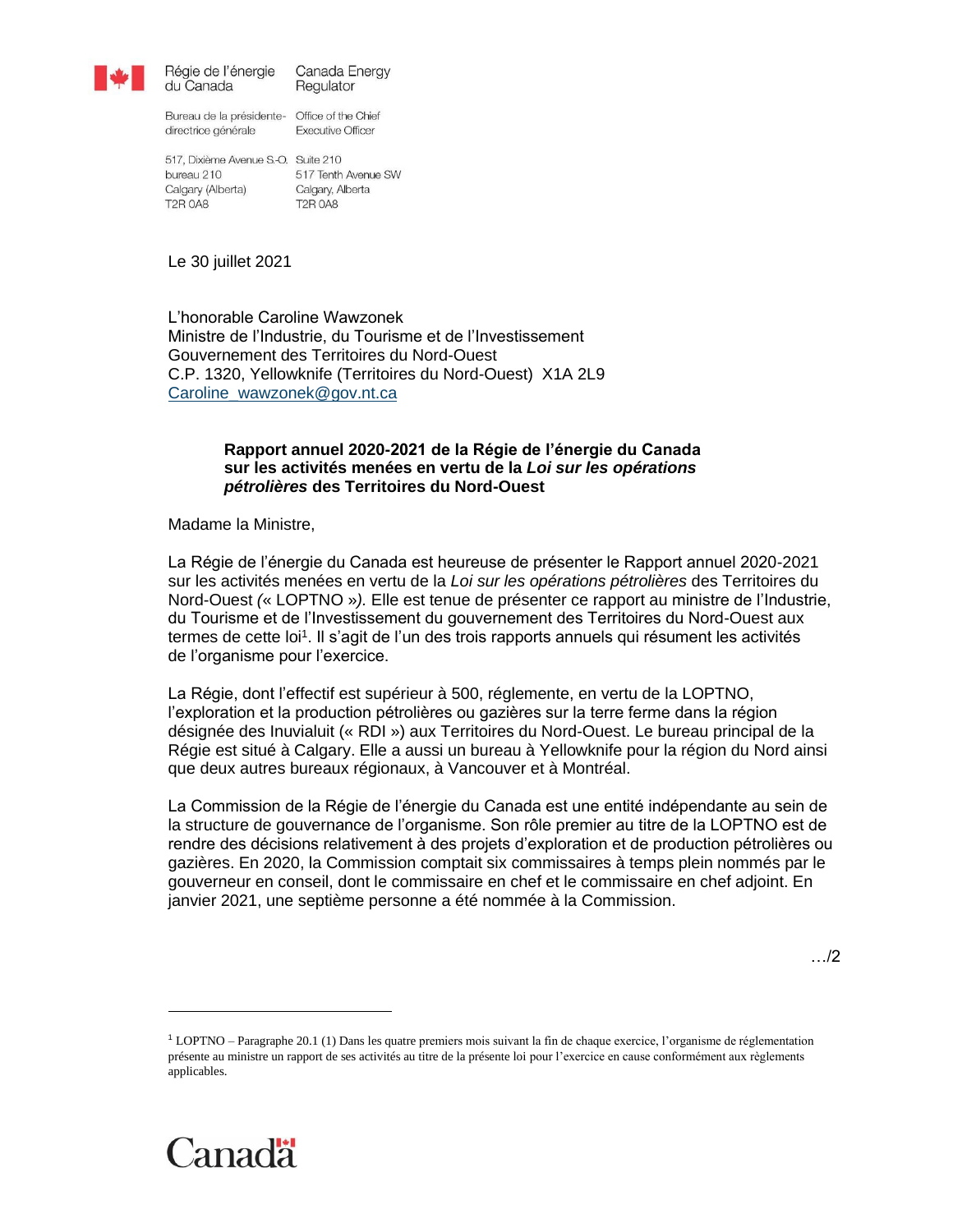En 2020, la pandémie de COVID-19 a chamboulé le quotidien de tout le monde. La Régie a poursuivi ses activités de réglementation, y compris celles en vertu de la LOPTNO, même alors que ses employés sont passés au travail de la maison. Au cours d'une année type, le personnel de la Régie se rend souvent dans les Territoires du Nord-Ouest pour des réunions, inspections ou conférences. Cette année, en raison des restrictions découlant de la COVID-19, réunions, forums et conférences se sont déroulés virtuellement.

# **Nominations**

Avant le début de l'exercice 2020-2021, la présidente-directrice générale par intérim de la Régie a procédé aux nominations suivantes en vertu de la LOPTNO :

- M. Iain Colquhoun, spécialiste en chef de l'ingénierie, a été renommé délégué à l'exploitation et Mme Paula Futoransky, vice-présidente du processus décisionnel, a été nommée pour le remplacer à ce titre au besoin.
- M. Keith Landra, spécialiste en chef de la sécurité, a été renommé délégué à la sécurité et M<sup>me</sup> Claudine Bradley, chef technique de la recherche et de l'innovation, a été nommée pour le remplacer à ce titre au besoin.

# **Délégations**

Le 17 août 2020, la Commission a délégué certains pouvoirs en vertu de la LOPTNO (voir l'annexe 1), notamment celui de délivrer des permis d'exploitation, des autorisations et des approbations de puits aux personnes suivantes :

• M. Iain Colquhoun, délégué à l'exploitation, ainsi que Paula Futoransky, viceprésidente du processus décisionnel qui le remplacera à ce titre au besoin.

## **Demandes**

La Commission signale que l'Inuvialuit Petroleum Corporation (« IPC ») a déposé, le 17 mars 2021, une pièce à l'appui d'une demande d'approbation d'un plan de mise en valeur pour son projet de sécurité énergétique des Inuvialuit. Suivant les directives de la Commission, elle a déposé une nouvelle demande en ce sens le 9 juillet 2021. Le site Web de la Régie renferme des [renseignements à jour](https://www.cer-rec.gc.ca/fr/demandes-audiences/voir-demandes-projets/inuvialuit-petroleum-corporation-projet-de-securite-energetique-des-inuvialuit/index.html) sur ce projet.

## **Permis de travaux accordés**

La Commission signale que sept sociétés ont renouvelé leurs permis de travaux annuels en vertu de la LOPTNO en 2020-2021. Tous les [permis de travaux](https://www.cer-rec.gc.ca/fr/regie/nord-zones-extracotieres/permis-dexploitation-actifs.html) en vigueur se trouvent sur le site Web de la Régie et à l'annexe 2. Il s'agit de documents administratifs qui, en soi, n'autorisent aucune activité mais constituent une condition préalable à l'exécution de travaux en vertu de la LOPTNO. Voici un tableau des sociétés actives dans la RDI et des installations qu'elles exploitent :

| Société réglementée au titre de la LOPTNO<br>en exploitation dans la RDI | <b>Installations connexes</b>  |
|--------------------------------------------------------------------------|--------------------------------|
| Utility Group Facilities Inc.                                            | Champ de production            |
|                                                                          | de gaz Ikhil                   |
| <b>MGM Energy</b>                                                        | Neuf puits dont l'exploitation |
|                                                                          | a été suspendue                |
| <b>Canadian Natural Resources Limited</b>                                | Un puits dont l'exploitation   |
|                                                                          | a été suspendue                |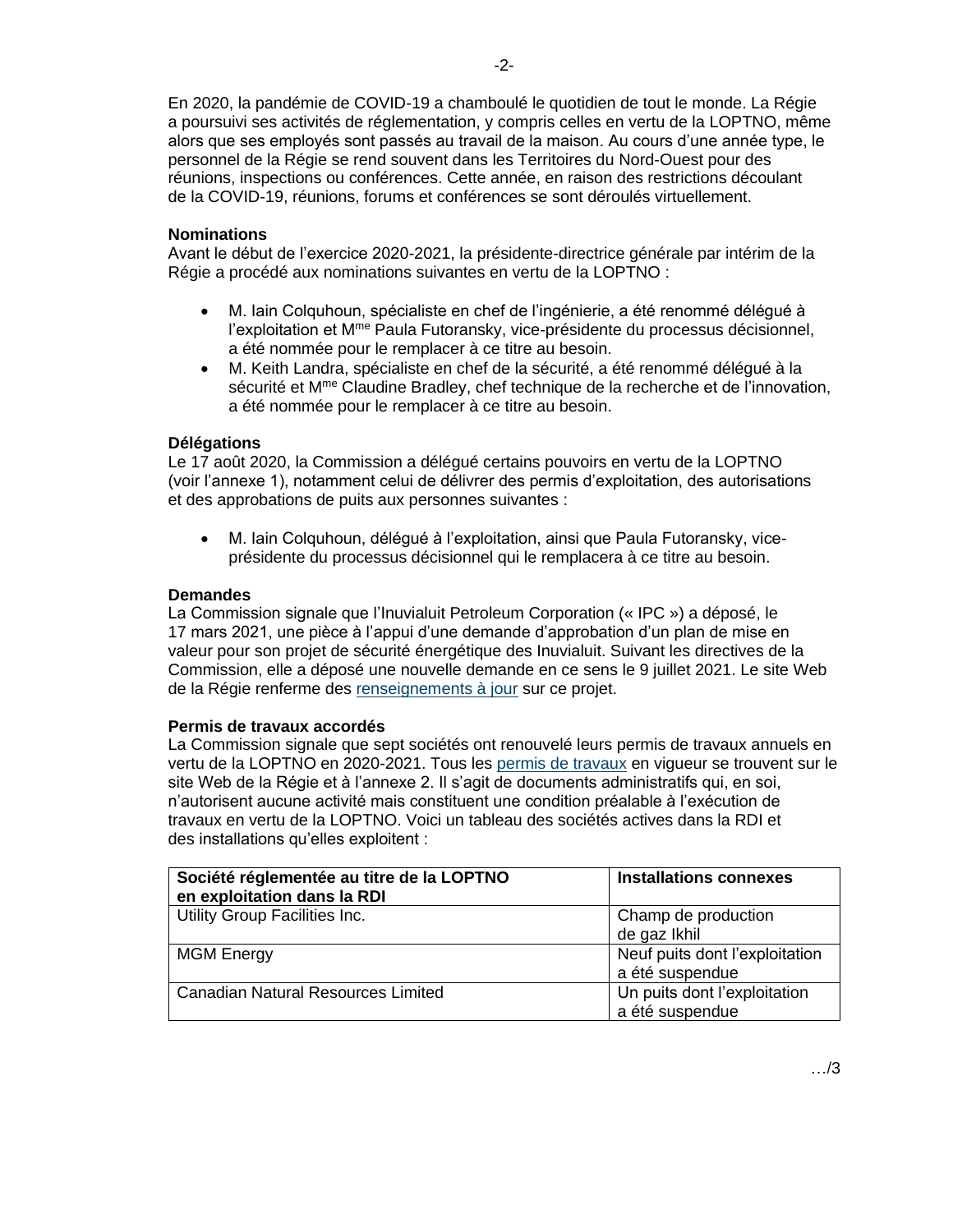#### **Activités de vérification de la conformité menées aux termes de la LOPTNO**

L'engagement de la Régie à assurer la sécurité des personnes est au cœur de son identité et de son travail. Elle exige des sociétés réglementées qu'elles prévoient, gèrent et atténuent toute atteinte éventuelle à la sécurité ou à l'environnement pendant le cycle de vie de leurs installations énergétiques. La Régie a ainsi recours à une démarche fondée sur le risque pour planifier et mener des activités de vérification de la conformité. Lorsque les activités des sociétés réglementées sont susceptibles de causer des préjudices importants aux personnes ou à l'environnement, la Régie renforce sa surveillance par la voie d'échanges, d'inspections, d'enquêtes, d'audits et de mesures d'exécution au besoin.

En 2020-2021, la Régie a mené les activités de vérification de la conformité suivantes en vertu de la LOPTNO :

- deux réunions d'échange d'information opérationnelle de nature générale;
- une réunion annuelle sur les installations et leur exploitation;
- trois examens de rapports annuels sur la sécurité;
- un examen de rapport sur l'environnement;
- un examen de rapport sur la production.

Bon nombre de ces activités, en plus des examens habituels de rapports de production quotidienne, constituent la surveillance réglementaire effectuée autour des activités de production de gaz du champ Ikhil de Utility Group Facilities Inc. La Régie n'a reçu aucun rapport d'inspection de puits cette année, les inspections ayant été reportées ou étant déjà prévues en 2022.

#### **Intervention en cas d'incident**

Les sociétés doivent être prêtes à intervenir en cas d'urgence. La Régie veille à ce qu'elles puissent le faire efficacement en évaluant leurs exercices d'intervention et plans d'urgence, y compris les marches à suivre et la formation connexe. Elle doit aussi pouvoir confirmer que les plans prévoient une coordination avec les autres plans d'envergure territoriale ou fédérale qui pourraient être pertinents.

La Régie est signataire de l'Entente sur les déversements entre les Territoires du Nord-Ouest et le Nunavut. Des membres de son personnel ont assisté aux réunions semestrielles du groupe de travail ainsi formé, au printemps et à l'automne 2020, afin de promouvoir la coordination des interventions et l'amélioration continue des activités de préparation en cas de pollution dans des deux territoires.

La Régie n'a reçu aucun rapport d'incident dans la RDI au cours de l'exercice 2020-2021.

#### **Demandes d'échantillonnage et de renseignements**

La Régie a reçu deux demandes d'échantillonnage de matériaux (déblais, fluides ou carottes) pour des puits situés dans le delta du Mackenzie. Les matériaux en question se trouvent aux installations centrales de la Commission géologique du Canada à Calgary, en Alberta, qui supervise l'échantillonnage. Dans le contexte d'études ou d'analyses, chercheurs, sociétés et universitaires ont recours à ce dépôt d'échantillons ou de matériaux de puits. Des copies des rapports alors produits sont par la suite envoyées à la Régie et peuvent être obtenues par le public.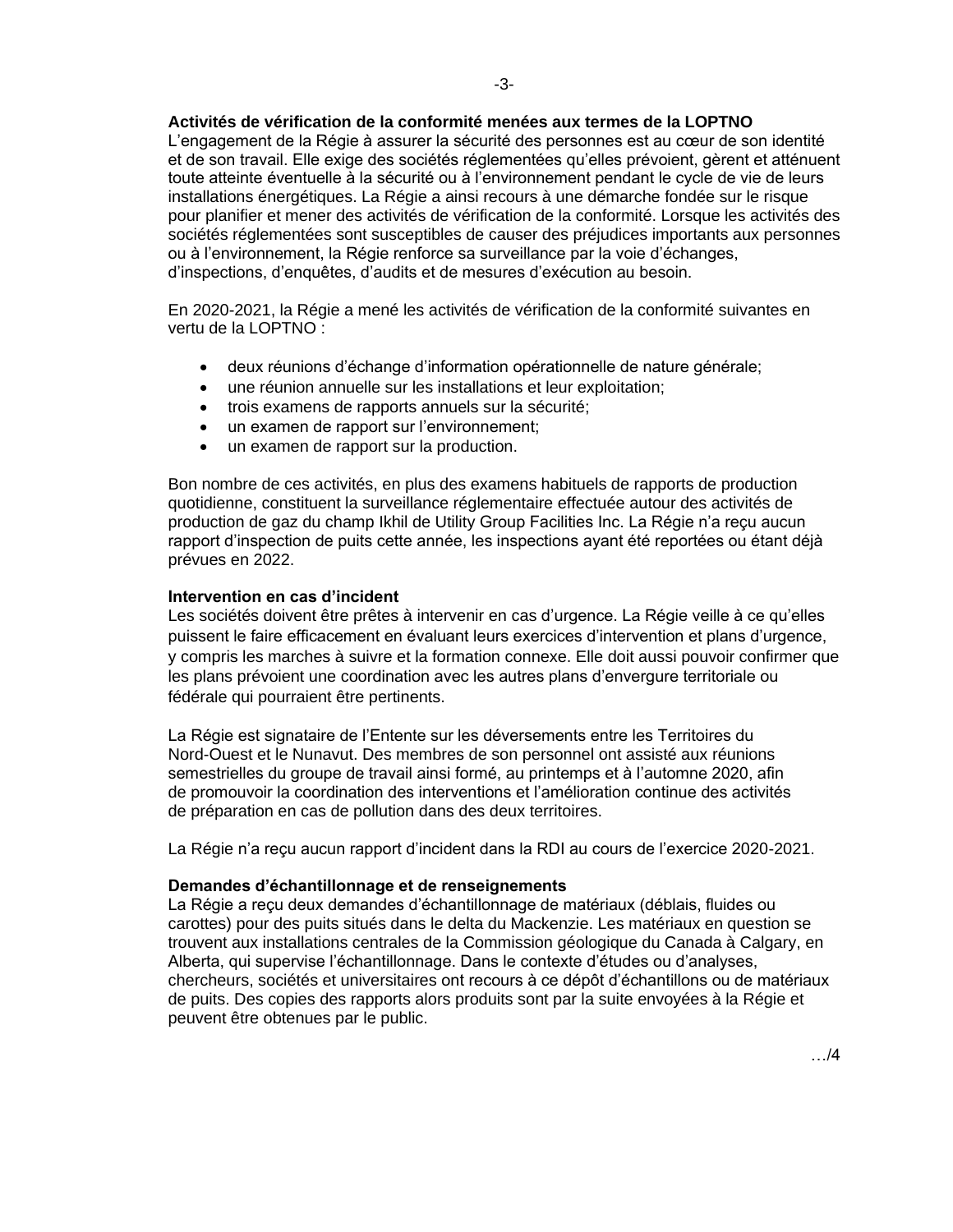Une demande de renseignements concernant une déclaration de découverte importante dans le delta du Mackenzie a été présentée.

La bibliothèque de la Régie a reçu 17 demandes de renseignements en rapport avec la LOPTNO et elle y a répondu.

### **Relations avec d'autres organismes de réglementation**

La Régie reconnaît l'importance du maintien de solides relations de travail avec les organismes de réglementation et autres partenaires dans le Nord. À partir du bureau régional de Yellowknife, le spécialiste en chef de la participation des populations du Nord rencontre régulièrement du personnel de l'organisme de réglementation des opérations pétrolières des Territoires du Nord-Ouest et de la division des ressources pétrolières du ministère ténénois de l'Industrie, du Tourisme et de l'Investissement à Inuvik pour examiner les possibilités d'améliorer la coordination ou l'efficacité de la réglementation. En outre, le personnel de la Régie tient chaque mois avec celui du Bureau de l'organisme de réglementation des opérations pétrolières et gazières (« BOROPG ») des réunions bilatérales d'échange d'information afin d'examiner les possibilités d'activités conjointes de vérification de la conformité ou de gestion des situations d'urgence en plus de discuter d'initiatives de réglementation, comme l'élaboration de nouveaux règlements et de documents d'orientation au titre de la LOPTNO. Par ailleurs, le personnel de la Régie participe régulièrement à des réunions et à des forums, officiels ou non, portant sur ses responsabilités en matière de réglementation dans la RDI. Voici certaines des organisations avec lesquelles le personnel de la Régie entretient des relations de travail étroites :

- [Forum des organismes des Territoires du Nord-Ouest](https://www.nwtboardforum.com/)
- [Conseil Inuvialuit de gestion du gibier](http://www.ifa101.com/node/1705)
- [Inuvialuit Regional Corporation](https://irc.inuvialuit.com/)
- [Office Inuvialuit des eaux](https://www.inuvwb.ca/fr)
- [Secrétariat mixte des Inuvialuit](https://www.jointsecretariat.ca/)

Cette année, la Régie a assisté aux activités virtuelles suivantes:

- [Symposium sur le pétrole et le gaz dans l'Arctique](https://www.canadianinstitute.com/arctic-oil-gas-symposium/)
- [Conférence ArcticNet sur les changements dans l'Arctique](https://arcticnetmeetings.ca/ac2020/fr/)
- Bien-être et *[Loi sur la gestion des ressources de la vallée du Mackenzie](https://mvlwb.com/2021-mvrma-workshop)* Atelier sur [la prise de bonnes décisions en cogestion des ressources dans](https://mvlwb.com/2021-mvrma-workshop)  la vallée [du Mackenzie](https://mvlwb.com/2021-mvrma-workshop)
- [Symposium géoscientifique des Territoires du Nord-Ouest](https://www.nwtgeoscience.ca/news/2020-geoscience-symposium)

## **Protocole d'entente BOROPG-Régie**

En mars 2021, la Régie a reconduit son protocole d'entente avec le BOROPG. Le protocole d'entente favorise la collaboration en ce qui a trait à l'exercice des responsabilités réglementaires respectives du BOROPG et de la Régie. La version reconduite comprenait une nouvelle annexe sur la coopération en matière de gestion des urgences entre les deux organismes de réglementation.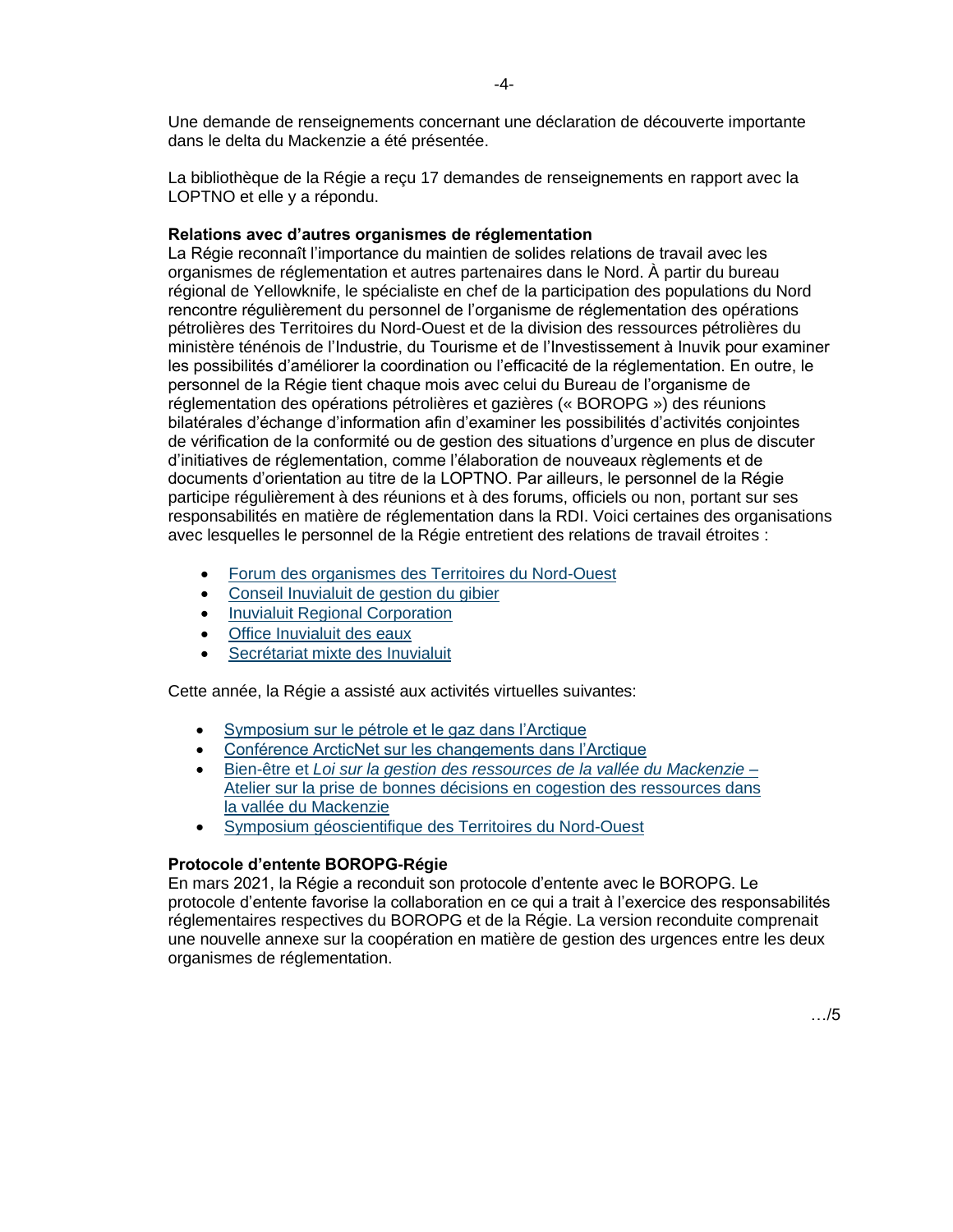La Régie est heureuse de déposer son premier rapport annuel en vertu de la LOPTNO et entrevoit avec plaisir un tel partage d'information dans les années à venir.

Je vous prie d'agréer, Madame la Ministre, l'expression de mes salutations distinguées.

La présidente-directrice générale,

goriton

Gitane De Silva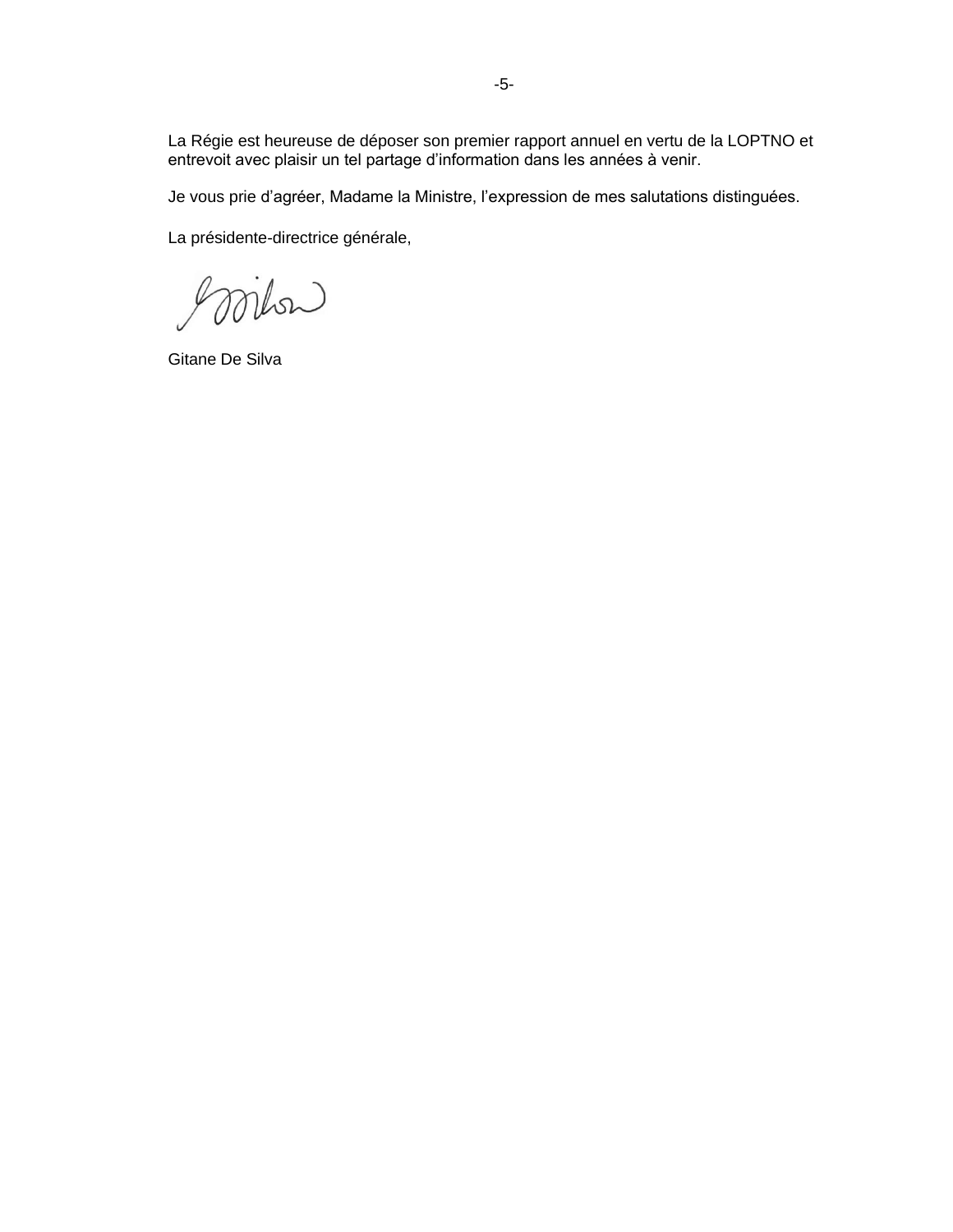## **Annexe 1 – Pouvoirs délégués à Iain Colquhoun et Paula Futoransky en vertu de la LOPTNO en 2020**

| LOPTNO*         | Description sommaire des pouvoirs délégués                                                                                                                                                                                                |
|-----------------|-------------------------------------------------------------------------------------------------------------------------------------------------------------------------------------------------------------------------------------------|
| art. 10         | Délivrer, renouveler, modifier, suspendre ou annuler des permis de<br>travaux et des autorisations pour chaque activité projetée                                                                                                          |
| art. 12         | Prendre en compte la sécurité avant de délivrer des autorisations pour<br>des travaux ou activités                                                                                                                                        |
| art. 13         | S'assurer du respect des obligations en matière financière avant de<br>délivrer des autorisations pour des travaux ou activités                                                                                                           |
| art. 15         | Obtenir les déclarations voulues confirmant que l'équipement et<br>les installations, les méthodes d'exploitation et les compétences du<br>personnel sont appropriés avant de délivrer les autorisations pour les<br>travaux ou activités |
| art. 16         | S'assurer que les certificats prescrits pour l'équipement et les<br>installations sont obtenus avant de délivrer les autorisations pour<br>les travaux ou activités                                                                       |
| art. 64<br>$-1$ | Preuve de solvabilité                                                                                                                                                                                                                     |

\* Plus les approbations aux termes de la section 13 du *Règlement sur le forage et l'exploitation des puits de pétrole et de gaz* des Territoires du Nord-Ouest